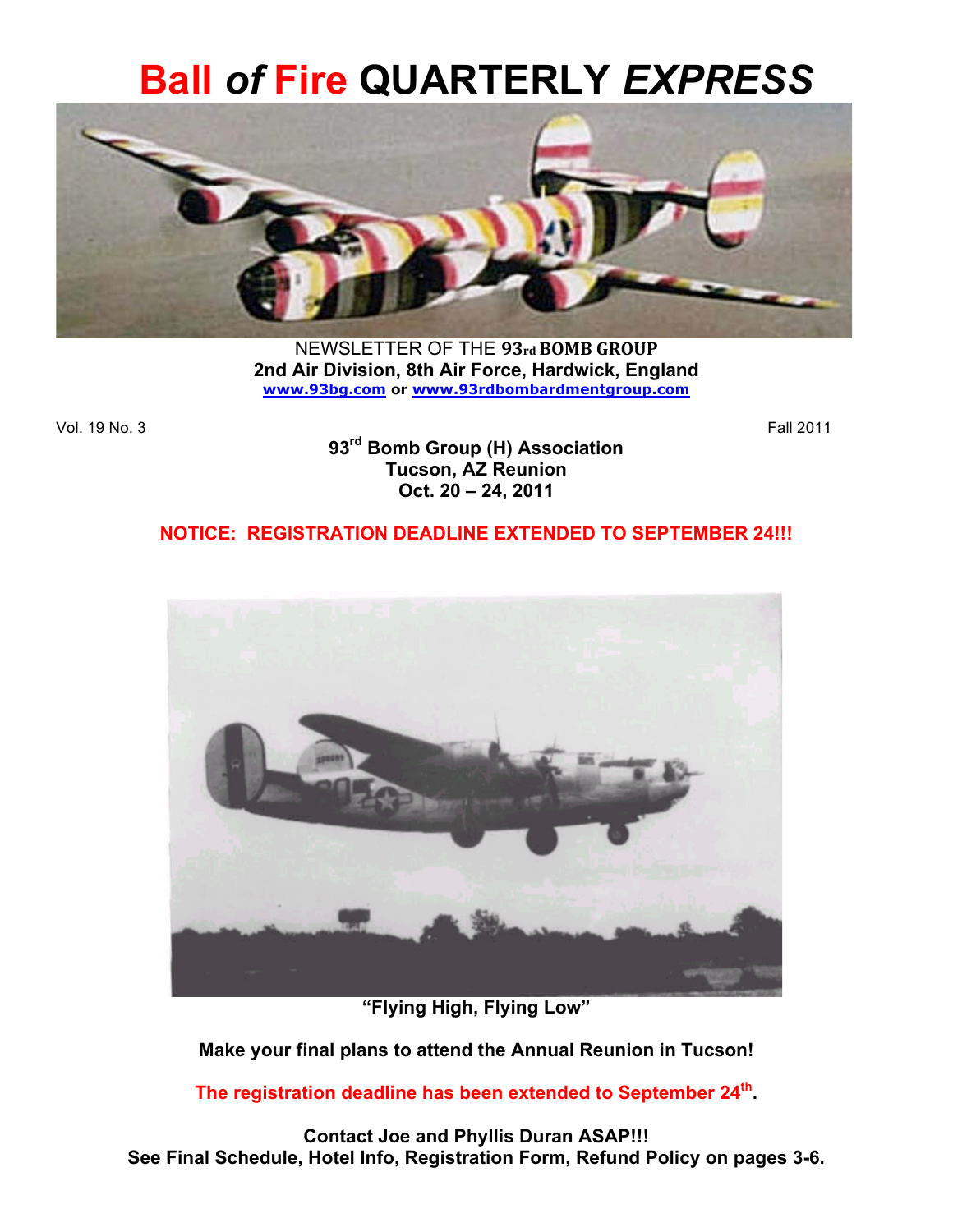## **Table of Contents**

#### **DIRECTORY 2010 OFFICERS**

President – JOHN MARX 109 Clearview St., Beaver Falls, PA 15010 724-843-3897; 109clearview@verizon.net

President Emeritus – PAUL STEICHEN 1615 Birdhaven Way, Pittsburg, CA 94565

Executive Vice President – JIM ROOT 15359 Red Fox Walk, West Olive, MI 49460 616-399-5990; jamesdavidroot@aol.com

Secretary – PHYLLIS DURAN 309 E. Santa Paula St., Santa Paula, CA 93060 805-525-4681; dogpatchraider@gmail.com

Treasurer, Membership, PX Mgr – JIM GUDDAL P.O. Box 47336, Plymouth, MN 55447 763-694-9058; jguddal@yahoo.com

Editor of the Ball of Fire – JOANNE SARGENT 1458 Locust St., Denver, CO 80220 303-333-0698; joyridecp@msn.com

2633 SW Obsidian #15, Redmond, OR 97756 541-923-4319; qajk38@bendbroadband.com

Documentary Project – MICHAEL SELLERS 565 Carroll St. Apt #4, Brooklyn, NY 11215

Photographer – BILL SARGENT / JOE DURAN

Graphics/Media – KENT JAQUITH

917-975-7162; mtsellers@mac.com

1458 Locust St., Denver, CO 80220 303-333-0698; joyridecp@msn.com

Convention/Reunion Coordinator – JIM ROOT (see Executive Vice President)

Historian – DON MORRISON 1375 West Comet Rd, Clinton, OH 44216 Home 330-882-2536; Cell 330-819-6409 don.morrison@beis.com

Vice President, 2nd Air Division Association – JOHN LEE 930 Preston Trail, Melbourne, FL 32940 321-259-6861; jlee1922@aol.com

VETERAN'S ADVISORY BOARD Fernley Smith

Charles Sill Cal Davidson

#### **OTHER CRITICAL ROLES**

REUNION COMMITTEE JOE & PHYLLIS DURAN (see Secretary)

KENT JAQUITH (see Graphics/Media)

FRED WIER 16 Woodfield Rd., Wellesley, MA 02482 781-235-0253

Webmaster – MICHAEL SELLERS (see Documentary Project)

Page 2 **www.93bg.com**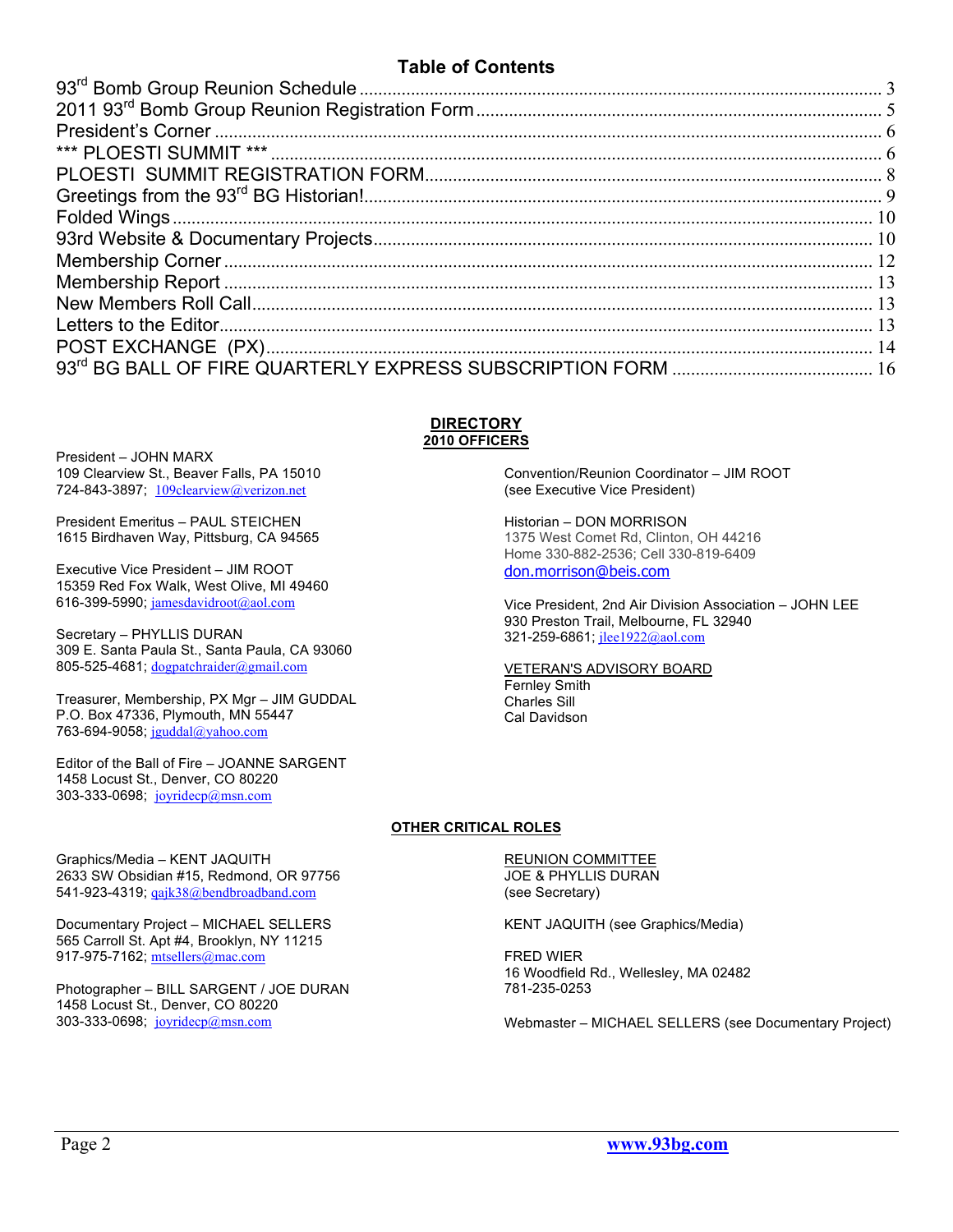## **93rd Bomb Group Reunion Schedule**

**October 20 – 24, 2011**

**Radisson Suites Airport, Tucson, AZ**

7051 S. Tucson Blvd. Tucson, AZ 85756 Direct Phone: 520-225-0810 Fax: 520-225-0890 email: christina.silva@radisson.com

#### **Thursday, October 20**

| $10:00$ AM $- 2:00$ PM | Registration / Mtg. room setup                           |
|------------------------|----------------------------------------------------------|
| $2:00$ PM $-5:00$ PM   | Registration /Hospitality open - hotel lobby             |
| 3:00 PM - 5:00 PM      | Reunion Committee & Officers - meeting in Theatre Royale |
| $6:00$ PM $-6:30$ PM   | Reception – hotel lobby                                  |
| 6:30 PM - 8:00 PM      | Welcome Dinner hotel - Courtyard Royale                  |
| $8:00$ PM $- 10:00$ PM | Memorabilia room open - Fountain Royale                  |

#### **Friday, October 21**

| 6:00 AM - 9:30 AM      | <b>Complimentary Breakfast Buffet</b>     |
|------------------------|-------------------------------------------|
| 8:30 AM – 11:00 AM     | Registration open - hotel lobby           |
| $9:00$ AM $-$ 11:00 AM | Education session - Theatre Royale        |
| 11:30 AM - 12:30 AM    | To Pima Air & Space museum for lunch      |
| 12:30 AM - 2:30 PM     | Tour of PIMA Air & Space Museum           |
| 2:30 PM – 4:00 PM      | Bus tour of AMARG, airplane "graveyard"   |
| 4:00 PM - 4:45 PM      | <b>Return to Hotel</b>                    |
| 5:00 PM - 9:00 PM      | Dinner & program at Davis-Monthan AF Base |
| 9:00 PM- 11:00 PM      | Memorabilia room open - Fountain Royale   |
|                        |                                           |

#### **Saturday, October 22**

| 6:00 AM – 9:30 AM      | <b>Complimentary Breakfast Buffet</b>                            |
|------------------------|------------------------------------------------------------------|
| $9:00$ AM $-$ 10:30 AM | <b>Business Meeting - Theatre Royale</b>                         |
| 11:00 AM - 4:00 PM     | Old Tucson Studios < OR > Sonora Desert Museum                   |
| $1:00$ PM $-$ 3:00 PM  | Ploesti Summit – Terrace Royale                                  |
| 3:00 PM – 4:30 PM      | Memorabilia room open                                            |
| 5:00 PM - 9:00 PM      | Dinner at Pima B-24 (Dinner, program, dance to Big Band Express) |
| 9:00 PM - 11:00 PM     | Memorabilia room open - Fountain Royale                          |
|                        |                                                                  |

#### **Sunday, October 23**

| 6:00 AM – 9:30 AM   | <b>Complimentary Breakfast Buffet</b>                    |
|---------------------|----------------------------------------------------------|
| 7:30 AM – 9:15 AM   | "Old" St. Augustine Mariachi Mass                        |
| 9:30 AM – 3:00 PM   | Downtown "Old Town Artisan" shopping (Lunch on your own) |
| 10:00 AM - 12:00 PM | Ploesti Summit - Terrace Royale                          |
| 5:30 PM - 6:00 PM   | Reception – hotel lobby                                  |
| 6:00 PM – 6:30 PM   | Memorial Service - Courtyard Royale                      |
| 6:30 PM - 8:00 PM   | Closing Dinner hotel - Courtyard Royale                  |
| 8:00 PM - 10:00 PM  | Memorabilia room open - Fountain Royale                  |
|                     |                                                          |

#### **Monday, October 24**

6:00 AM - 9:30 AM Complimentary Breakfast Buffet Depart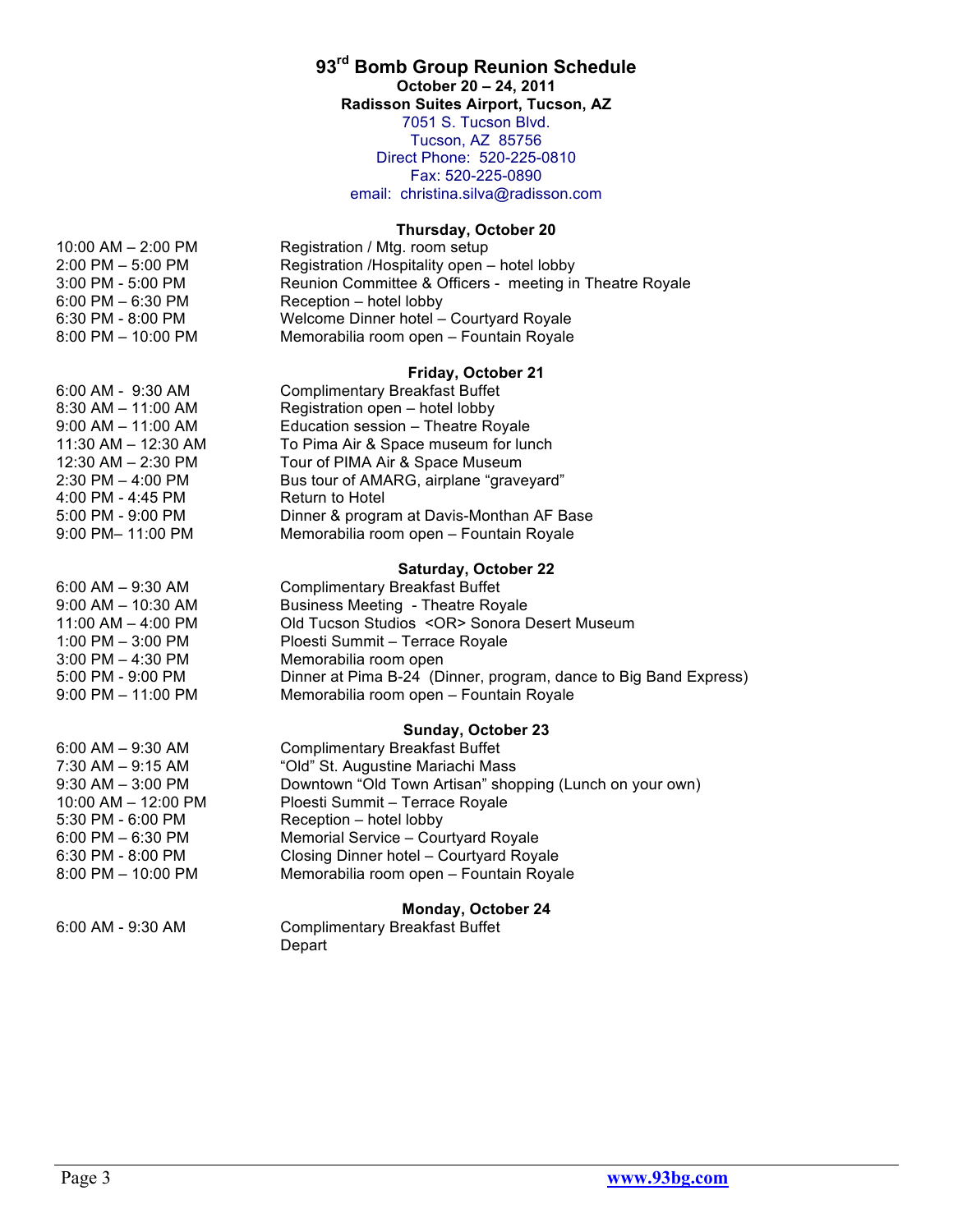## **93rd Bomb Group Reunion 2011**

October 20 - 24

Tucson, AZ

**Step #1** - Make hotel reservations now, but not later than **September 24th** to obtain the group rate. For registration call: **1-800-333-3333 or 1-520-225-0810**

The hotel's address and phone number are:

Radisson Suites Hotel Tucson Airport 7051-S. Tucson Blvd. Tucson, AZ 85756 (520) 225-0810 direct

Please give the following group name/group code to the reservation agent when making reservation: "**93BOM**". State and local taxes of 13.05% + \$1.00 fee are additional. Total cost including taxes is shown in the table below:

| Room Style                                                     | Daily Rate | Tax (13.05%) | Per Day Total |
|----------------------------------------------------------------|------------|--------------|---------------|
| Suite with 1 King Bed<br>With Sleeper Sofa<br>(up to 4 guests) | \$89       | \$12.62      | \$101.62      |
| Suite with 2 Queen Beds<br>(up to 4 guests)                    | \$89       | \$12.62      | \$101.62      |

Rates are available for 3 days prior and 3 days after the meeting dates beginning on October  $17<sup>th</sup>$  and ending on October  $27<sup>th</sup>$ . Room rates include:

Standard King or 2 Queen Bed suites Fully equipped with refrigerator, microwave and DirecTV. Complimentary wired or wireless high speed internet access Fully cooked to order breakfast every morning Evening Manager's Reception Fitness Center and gorgeous outdoor Pool Complimentary Shuttle to and from the Tucson Airport (only 200 yards away!)

**Step #2** - Tell us that you are coming to the reunion and how many will be in your group. Select a one of two possible Saturday activities. Simply mail, call or email Joe and Phyllis so we can estimate how many people will be attending. You can change your mind at any time before the formal registration concludes on September 24<sup>th</sup>.

> Joe and Phyllis Duran 309 E. Santa Paula St Santa Paula, CA 93060 Phone: (805) 525-4681 Email: dogpatchraider@gmail.com

**Step #3** - Make travel arrangements to arrive in time for registration at 2:00 - 5:00 PM on Thursday October 20th. Dinner reception at 6:00 PM. The hotel provides shuttle service to and from the airport and within a five mile radius of the hotel.

**Step #4** - Complete Registration Form and submit with your check not later than September 24<sup>th</sup>. Make check payable to **93rd Bombardment Group**.

**Step #5** - Mail completed form to:

Joe and Phyllis Duran 309 E. Santa Paula St Santa Paula, CA 93060

**Step #6** - Plan to join us for a great time of "Flying High, Flying Low" in Tucson, AZ! Bring a friend or family too!!!

**NOTE: Your TOTAL reunion cost is lower than 2010! Even though registration is higher, negotiated room rates are much lower in 2011!**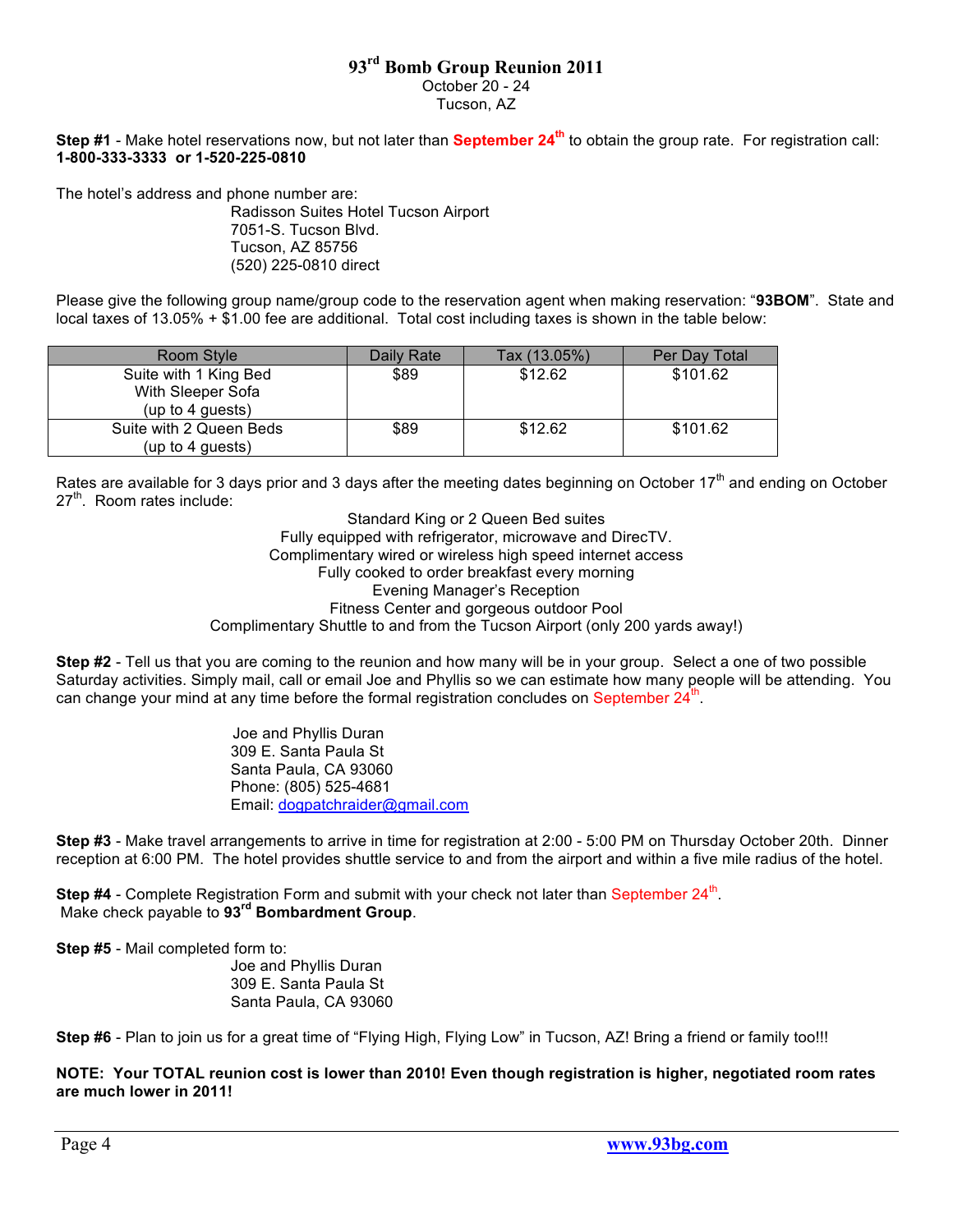## **2011 93rd Bomb Group Reunion Registration Form**

| Name:<br>Address: |                                                               |        |         |                |
|-------------------|---------------------------------------------------------------|--------|---------|----------------|
|                   | (Street)                                                      | (City) | (State) | (Zip)          |
| Telephone:        |                                                               | Email: |         |                |
|                   | <b>Emergency Contact:</b><br>(Someone not traveling with you) | (Name) |         | (Phone Number) |
|                   | <b>Additional Attendees Names:</b>                            |        |         |                |
|                   |                                                               |        |         |                |

Please circle one choice for Saturday activity for each attendee: Old Tucson Studios tour **OR** Arizona Sonora Desert Museum

Once your registration is received, you will be contacted for meal choices.

 $\mathcal{L}_\text{G}$  , and the contribution of the contribution of the contribution of the contribution of the contribution of the contribution of the contribution of the contribution of the contribution of the contribution of t

## **Calculate your registration fee:**

**The registration fee includes: Dinner for 4 evenings, 2 lunches, Museum Receptions, Museum Entry fees, Transportation, Memorabilia room, Day activities, Live entertainments, Key note speakers, Education session, Business meeting, snacks, Door prizes. The reservation fee does not include your hotel rooms.**

| Number in group: | times $$325 =$ |
|------------------|----------------|
|                  | <b>TOTAL</b>   |

**Please complete form and enclose check payable to the 93rd Bomb Group for the total amount.**

**Tucson Reunion Fee Refund Policy: No refund will be made after Sep 24th.** (see **REUNION FEE REFUND POLICY** on the next page)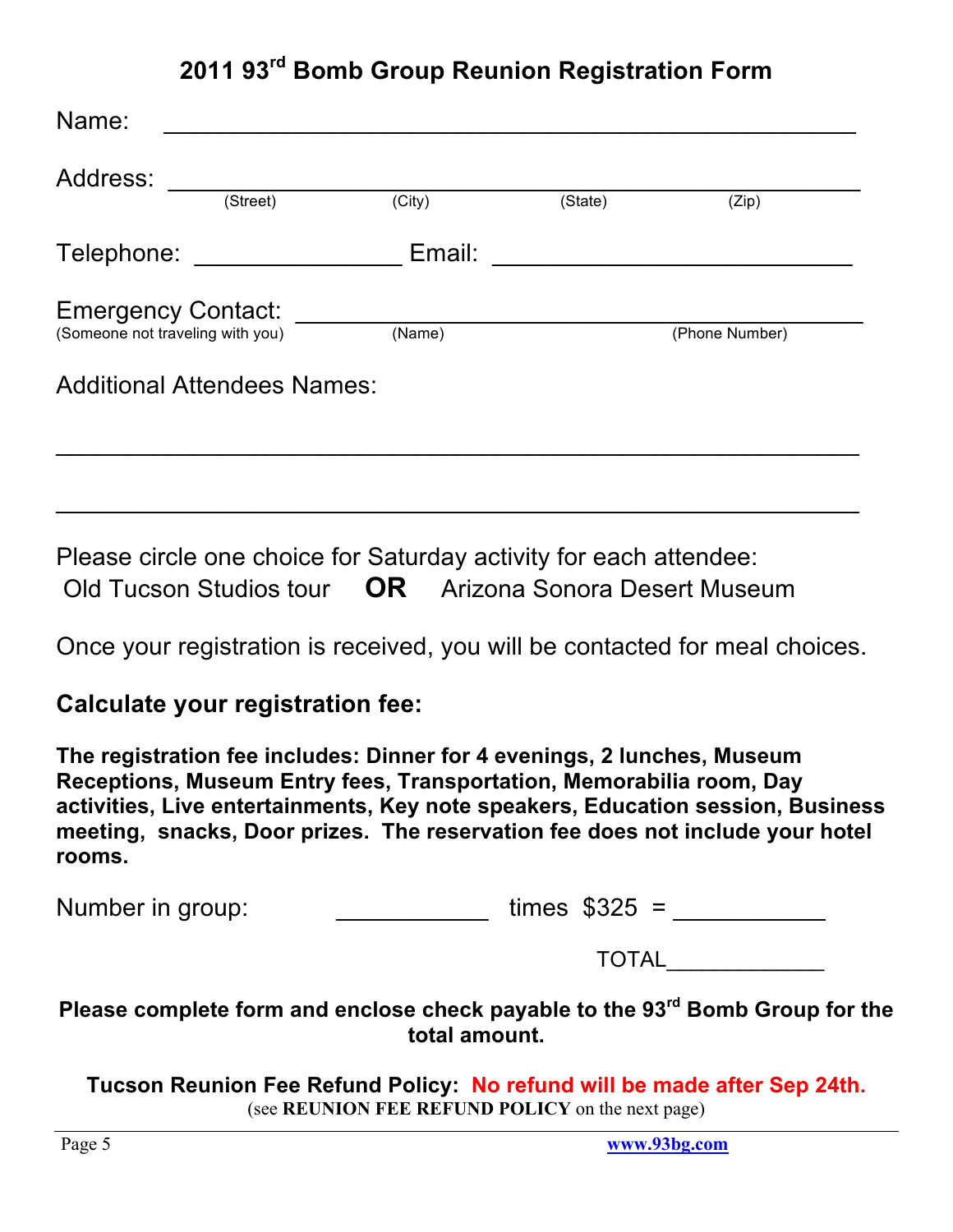#### **REUNION FEE REFUND POLICY**

Last minute cancellations can cause significant loss to the 93<sup>rd</sup> Bomb Group. This loss results because we must guarantee your attendance to the hotel relative to all meals and other related costs. When you don't show, we still get charged for meals and other charges related to those meals. We recognize that there will always be unforeseen events beyond your control, and we truly regret your personal inconvenience. However, your executive committee has decided that we must stay with our policy of "pay as you go" for reunion costs.

We have reviewed the choices: we can either add an extra amount to everyone's fees to cover last minute cancellations, or we can set a deadline date for cancellations after which the fees paid cannot be refunded. In order to keep our reunion fees as low as possible, your executive committee has chosen the deadline date choice. Therefore, a deadline date, based on hotel contract requirements for each reunion will be provided to you at the time you make your reservations, and included in our reunion announcements in the Ball of Fire.

#### **President's Corner**

As Rayann will tell you, I am a voracious (I read a lot) reader. I'll admit to a bias to books with great WW II era themes. One of the best I've read in a long time is **Unbroken, A World War II Story of Survival, Resilience, and Redemption** by Laura Hillenbrand. **Unbroken** is a fascinating account of a B-24 bombardier, Louis Zamperini, who was assigned to Hawaii in the Pacific theater of war. Laura Hillenbrand's first book, **Seabiscuit, an American Legend,** is the best selling sports book of all time! She provides an exceptional account of the Zamperini's life story. Born in January 1917, he was



a wild young boy living in Torrance, CA who became an outstanding runner competing in the 1936 Olympics in Berlin, Germany where he finished  $8<sup>th</sup>$  in the 5000 meter race watched by Adolf Hitler. He joined the US Army Air Corps in September 1941 anticipating the beginning of the war by a few months. Deployed to Hawaii, he and his crew flew a B-24 named *Super Man.* This plane was severely damaged by Japanese Zeros and washed out. The crew inherited a worn out plane, *The Green Hornet*, which crashed on May 27, 1943. Three crew members, the pilot, tail gunner and bombardier survived the crash and made it to life rafts. After 47 days and 2,000 miles the raft with two of the three men still aboard was captured by Japanese patrols in the sight of land. Louis and the pilot were sent to a POW camp where they were held until the war's end. Louis Zamperini is a remarkable man with a remarkable story but no more remarkable than the thousands of other young men who served. I recommend **Unbroken** and **Seabiscuit** to all.

Many of you have come to know our outstanding cameraman/film producer and editor, Michael Sellers, grandson of John Sullivan, a former 328<sup>th</sup> bombardier/navigator. Michael won't be able to make the reunion this year due to a personal conflict. His wife, Susanne, who we first met at our 2007 Twin Cities reunion, is expecting their first child due a week or two after the reunion. We are excited to welcome a new 4th generation baby to our 93rd family. The pending birth won't keep the great grand parents, John & Bea, or the prospective grandparents, Jim and Peggy away from Tucson. I'm confident they will have a full report. We will miss Michael's comprehensive coverage of all reunion events.

Now, we turn our sights to our annual reunion scheduled for Oct 20 – 24 in Tucson, AZ. At this writing we have 60 people registered to attend. The registration deadline was extended to Sep 24<sup>th</sup>. If you are interested in attending, please contact Phyllis Duran. Jim Root and Jim Guddal have done a great job getting our reunion organized. This issue has all of the reunion details. We anticipate a great time will be had by all!

#### **\*\*\* PLOESTI SUMMIT \*\*\***

The planning for the October 2011 Ploesti Mission Symposium is in full swing. The 93 $^{rd}$  BG is looking forward to hosting the five bomb groups that flew that historic 8-1-1943 bombing mission to knock out "Hitler's Gold". They were the 44<sup>th</sup>  $93^{\text{rd}}$ ,  $98^{\text{th}}$ ,  $376^{\text{th}}$  &  $389^{\text{th}}$ . The planners believed this strategic mission would shorten the war. Unfortunately, the mission did not succeed and the losses were great. Join veterans who survived this very dangerous assignment and hear their stories at the two day event beginning Saturday October 22 at the 93<sup>rd</sup>'s annual gathering being held in Tucson, AZ. Also on hand will be crash site artifacts such as a "gas load adjuster", a gyroscope and fuselage parts. Besides our speakers and veteran led Panel Discussions, on hand for your review will be pictures, films, and other mission information.

Please make your interest in attending known by contacting us through the  $93<sup>rd</sup>$  Reunion Committee or contact:

Jim Guddal (763) 694-9058 jguddal@yahoo.com Joe Duran (805) 525-4681 dogpatchraider@gmail.com Blaine Duxbury (317) 697-0414 bdux@aol.com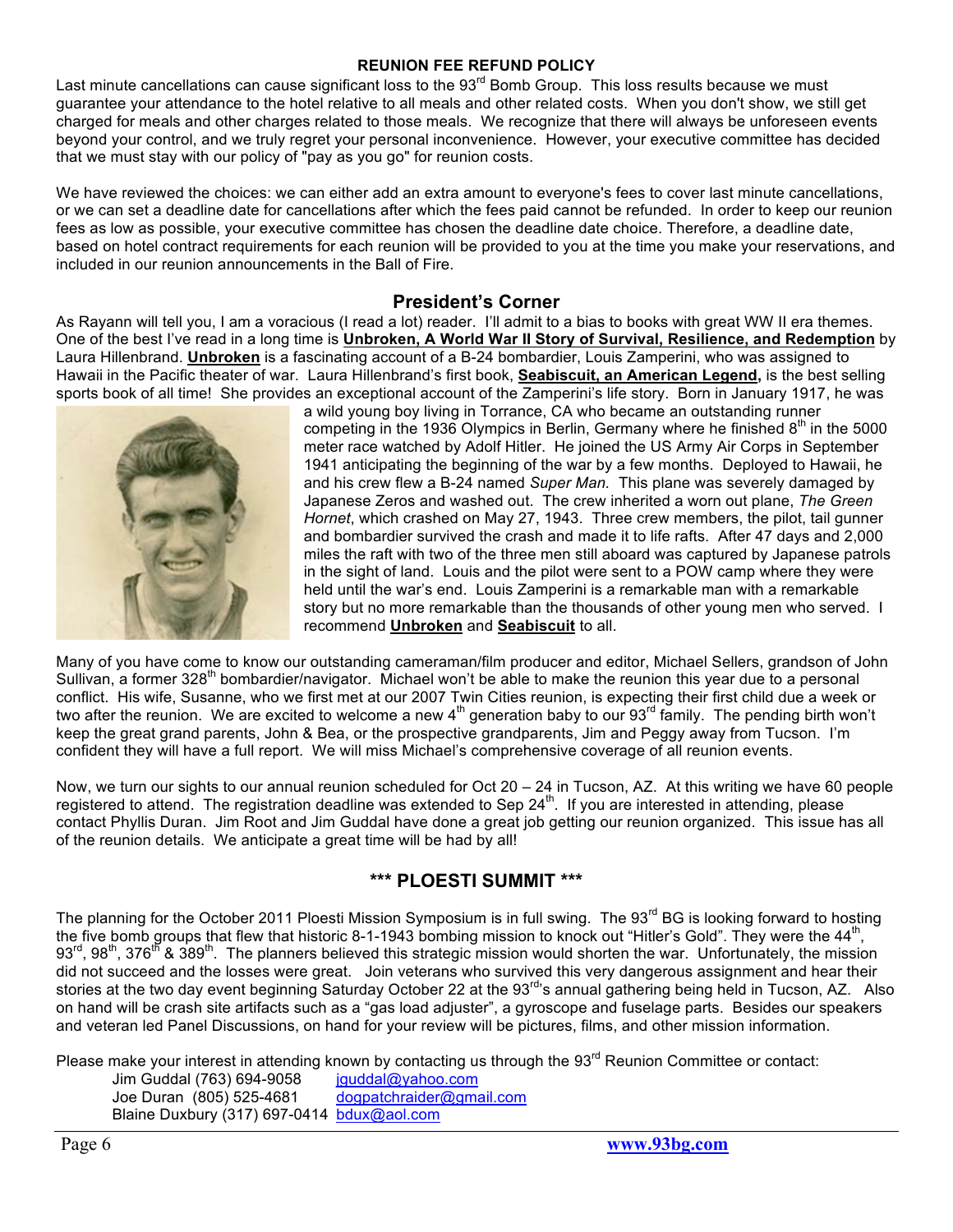## **93RD BOMBARDMENT GROUP ASSOCIATION**

A 501(c)(3) Non Profit Organization

## **PLOESTI SUMMIT- OCTOBER 22ND & 23RD 2011 TUCSON, AZ**

August 2011

Dear Ploesti Mission Veteran and Families,

We cordially invite you to attend the "Ploesti Mission Summit" to be held in conjunction with the 93<sup>rd</sup> Bomb Group's Reunion. We are meeting in Tucson AZ from Thursday October 20 to Sunday October 23, 2011. The Reunion will be held at the Radisson Suites Airport close to the Pima County Air Museum and the Davis-Monthan Air Base and "boneyard".

All five of the bomb groups which flew the August 1, 1943 mission are invited to attend.

Saturday 10/22 10:30 to 11:30 AM A film on Ploesti, B-24 air worthiness and crew issues.

 1-3 PM Dee Friesen, Lt Col USAF (Ret) will present the history of the mission followed by a panel discussion with veterans who were there.

Sunday 10/23 1-3 PM Presentation of the POW experience followed by a panel discussion by veterans who were at Timisul, Bucharest and the 1944 rescue.

You are welcome to participate with the 93<sup>rd</sup> in its entire reunion itinerary which will include meals and other activities. A registration form is enclosed. For more reunion info, go to the 93<sup>rd</sup> Bomb Group website at "93rdbg". **We have a lot of fun!** 

If you do not want to participate in the  $93<sup>rd</sup>$  Reunion activities, meals will be on your own and there will be a \$50 fee to cover registration costs. The hotel has restaurant facilities.

We would welcome you to be a panel discussion participant to share your experiences. Let us know if you are willing. If you have any memorabilia or pictures from the mission, your airplane and crew, please bring them along and we will find a way to display them.

THANK YOU FOR TELLING US IF YOU PLAN TO ATTEND BY CALLING US, SENDING AN E MAIL OR COMPLETING THE ENCLOSED REGISTRATION FORM.

## *KEEP YOUR HISTORY ALIVE!!!*

Sincerely,

Jim Guddal, Summit Coordinator (866) 694-9058 P O Box 47336 E-mail: jguddal@yahoo.com Plymouth MN 55447

Coordinators: Blaine Duxbury (317) 697-0414 bdux@aol.com

Joe Duran (805) 207-5443 dogpatchraider@gmail.com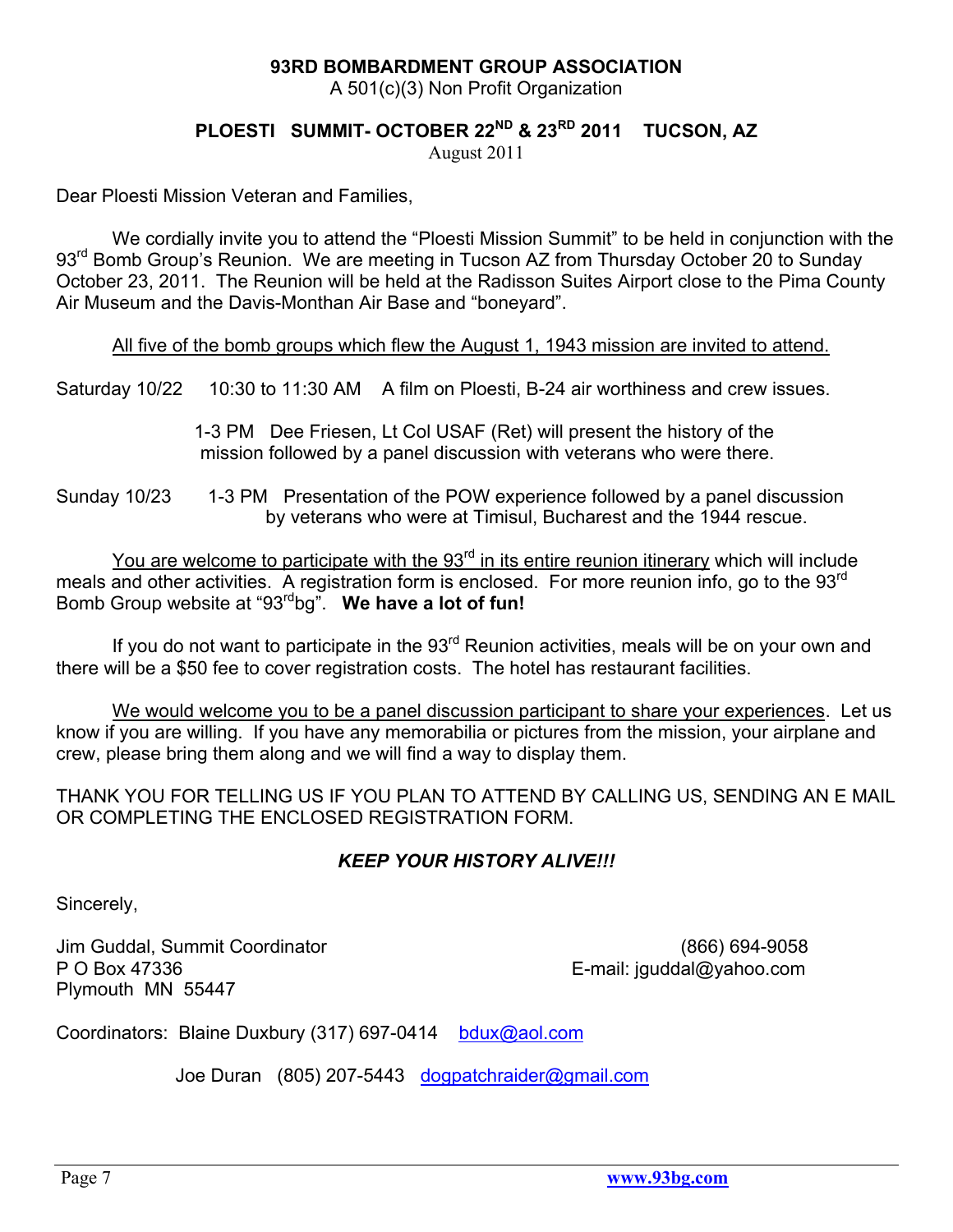## **PLOESTI SUMMIT REGISTRATION FORM**

Hosted by the 93<sup>rd</sup> Bombardment Group Association at Tucson, Arizona

October 22<sup>nd</sup> and 23<sup>rd</sup>, 2011 at the Radisson Suites Airport.

(Call hotel directly by 9/24/2011 for 93rd BG rate –Telephone (520) 225-0810)

| <b>Street</b>                                                       | City | <b>State</b> | Zip |
|---------------------------------------------------------------------|------|--------------|-----|
|                                                                     |      |              |     |
| Pilot <u>_________________________</u>                              |      |              |     |
| POW Prison Camp-Timisul, Bucharest, or other                        |      |              |     |
| Do you have any memorabilia you would like to bring for display Yes |      | No.          |     |

## *Would you be willing to be part of a question and answer period after the presentation of the mission?*  Yes No

We are especially interested in what was going on in your airplane or what you could see of the other B-24s and crew around your plane during the mission. For the POW segment on Sunday, we are interested in the everyday life at the camp, funny stories and what happened when you were rescued. All bits of information are important.

## **Please send this form and \$50 registration fee payable to the 93rd BG to:**

Jim Guddal - P O Box 47336 Plymouth, MN 55447 (763)-694-9058

Other contact persons: Blaine Duxbury (317) 697-0414 bdux@aol.com

Joe Duran (805) 207-5443 dogpatchraider@gmail.com

## **See you there to keep your history alive!**

**(See also the registration & event info for the 93rd Reunion)**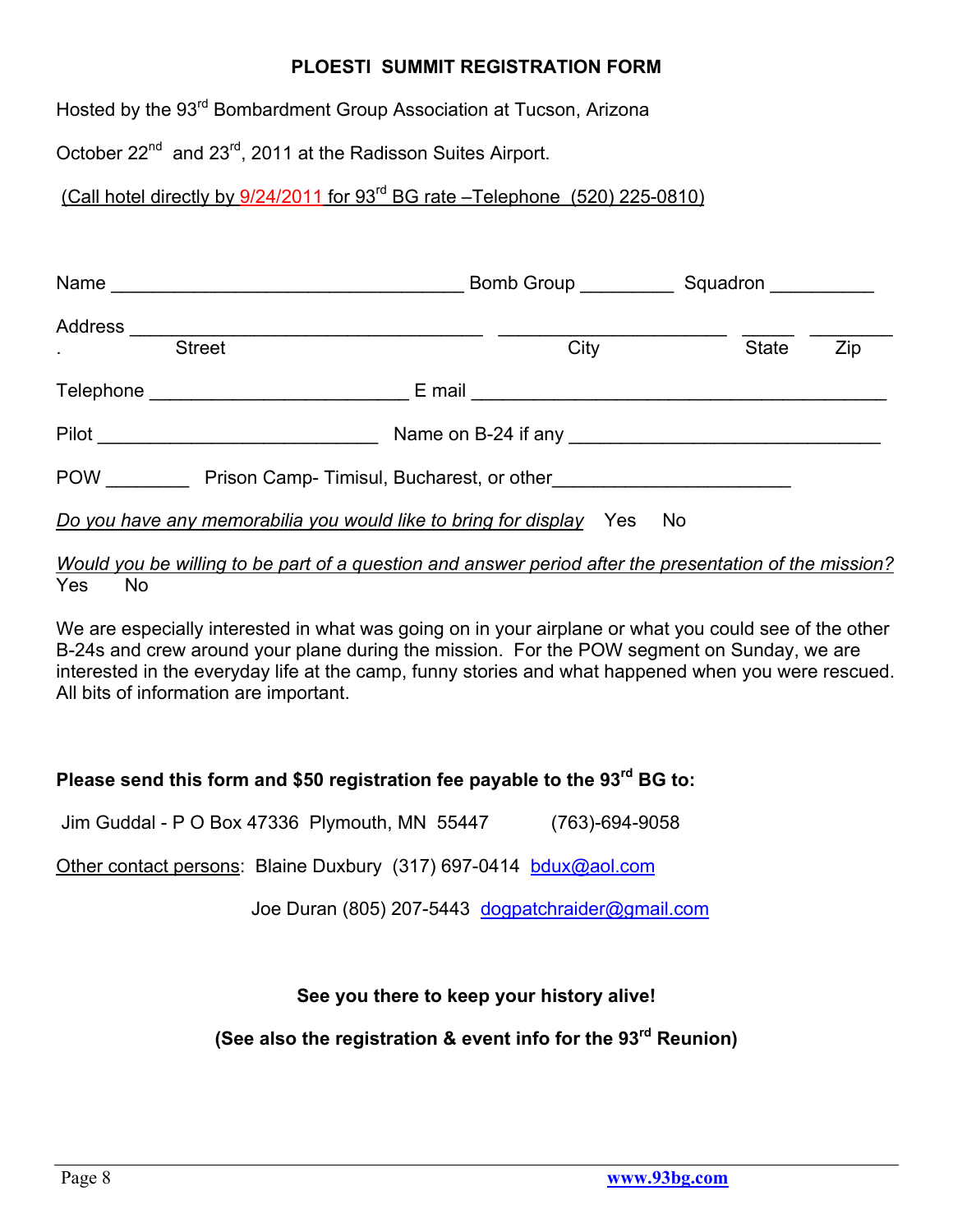## **Greetings from the 93rd BG Historian!**

#### *Emergency Landing Photo Identity Solved*

On April 7, 1945; 1<sup>st</sup> Lt Guenther Christiansen of the 328<sup>th</sup> BS makes an emergency landing. The airplane (42-109989 Letter "J") was borrowed from the 330<sup>th</sup> Bomb Squadron. The damage consisted of the loss of approximately 6 feet of the left wing tip due to the intentional ramming called "Ramstaffel". The FW-190 was lost when the pilot bailed just before impact with the wing. Later in the fight, #3 engine died and was feathered. This was the Luftwaffe last ditch effort to control the skies over Europe. As seen in the photo the B-24 and the crew returned home to Hardwick safety. Proof of a skilled crew and the strength of a B-24! The aircraft (989J) was later repaired and flown back to the USA at the end of the war. I have been in touch with Mr. Roure and Mr. Balga. If you have any information on the other crew, please let me know as I would like to send them copies of the photo.



#### *Looking for any paperwork (Mission Documents, awards, transfers, travel order or Diaries)*

If you have any paperwork, I would like to get a copy of it. I will reimburse for copy charges and postage. If there are items of a personal nature, they can be blackout. I am looking for the historical facts of the men, missions and aircraft (serial # & name/artwork)

#### *Looking for info on Jan 17, 1945 Mission*

I am looking for any information about the mission to Harburg refinery (Germany) on January 17, 1945. Details from the briefing and/or the mission are greatly appreciated. I am especially looking for the route (IP to target) and any recollection of the loss of 42-51078.

#### *Looking for info Loss and search for Big Job July 1943*

On July 9, 1943; B-24 D (serial # 42-40627) of the 330<sup>th</sup> BS was lost in the Sahara Desert. After an extensive search, some of the crew and the wreckage were located by Walt Stewart. I would like to learn as much as possible about the crew, mission, loss and subsequent search of this aircraft. No detail is too small!!

#### *Looking for any original 93rd BG Squadron patches 328, 329, 330 and 409 BS*

If anyone has a spare or knows the where about of any 93<sup>rd</sup> Bomb squadron patches, please let me know as I would like to buy them for my collection.

#### *Looking for info/photos of Nose Art*

I am looking for any information, photos or recollection of the following aircraft names. Lucille, Ole Mort, Miss America, Nancy Lee, Flying Cock II, Big Noise II, Jitters from Bitters, Barfly, False Alarm, El Toro, Hells Angels, Sterile Errol, Return Engagement, Gone Forever, Home Run, Jo Jo's Special Delivery II and Bad Penny. If you have any nose art or aircraft photos from the  $93<sup>rd</sup>$  BG, I would like to talk with you. Please contact me at the address below.

Cheers,

Don Morrison (don.morrison@beis.com) 93<sup>rd</sup> BG Association Historian 1375 West Comet Rd, Clinton, OH 44216 Cell (330) 819-6409 Home (330) 882-2536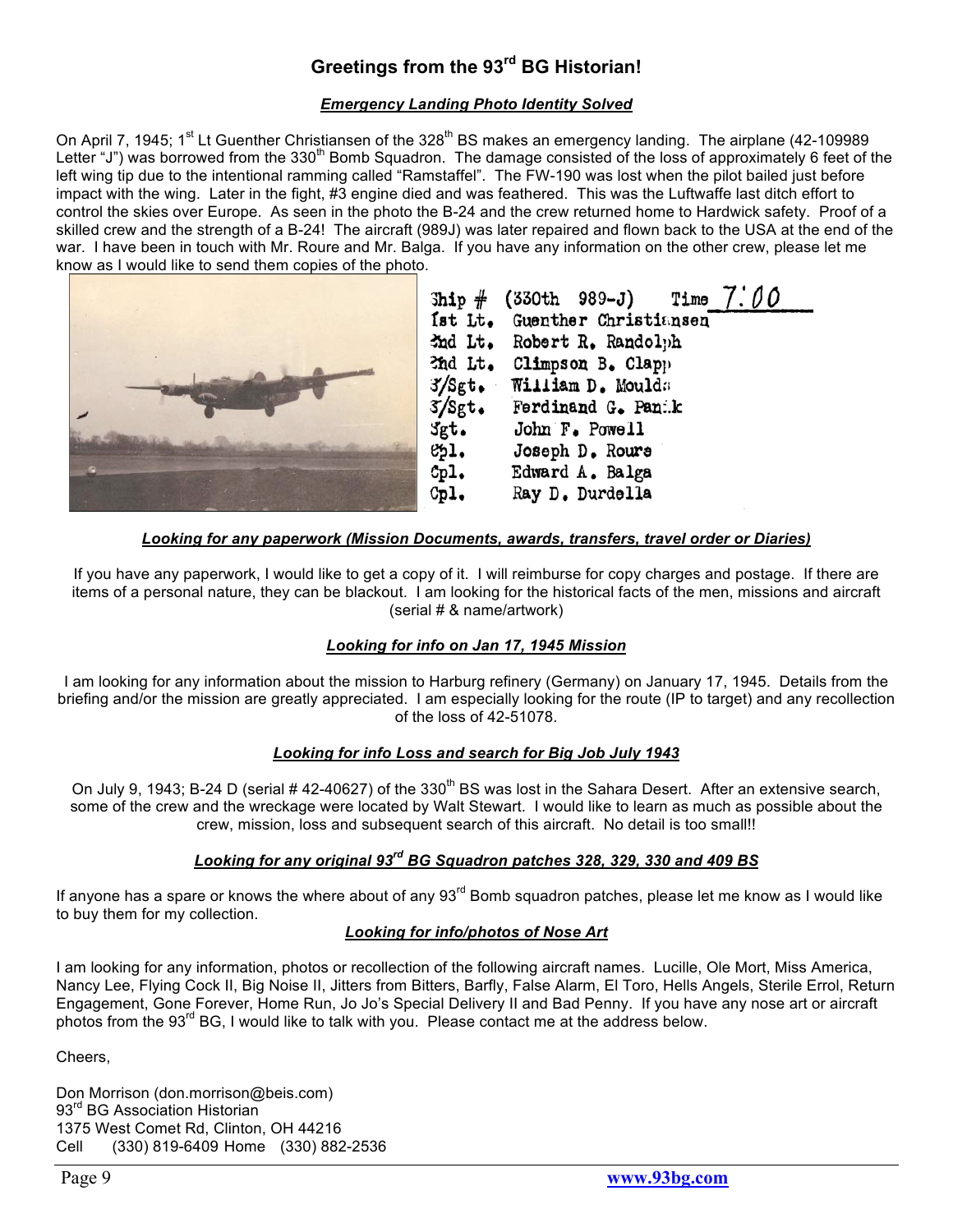## **Folded Wings**

#### **Martin, Roy Grady, November 19, 2010**

Roy Martin was ordered to active duty on July 15, 1941 and assigned to Goodfellow Field in San Angelo, Texas. He entered pilot training thereafter and was assigned to B-24 combat crew training. After completion he was assigned to Lincoln, Nebraska for overseas training. The aircraft that his crew was to fly to England soon arrived. However instead of B-24s a logistical error provided B-17s. The crews checked out in B-17s and then ferried them to England via Newfoundland. His crew was shipped to Hardwick airdrome for assignment to the 328th Bomb Squadron, 93rd Bomb Group, Second Air Division, Eighth Air Force. From July 2, 1943 to May 19,1944 he completed 26 missions included the famous low level raid on the oil refineries of Ploesti of August 1, 1943. He flew the "Bomerang" which was the first B-24 to reach 50 missions in the war. On his last mission on May 19, 1944 he was decorated for assuming the command of the entire formation of B-24 bombers and made the formation maneuver three times over a cloudy target before dropping their bombs with devastating results on a German military target in Brunswick. By order of Lt. General Doolittle, Roy was awarded the Silver Star. He was promoted to Group Operations officer and Base Executive Officer and at the age of 24 was made a Lt. Col.

#### **Sedlack, James, July 16, 2011**

James Sedlack was a member of the 389th as a Radio Operator on the B-24 "Liberator". He flew four missions and was shot down twice. On August 1, 1943 his squadron was included for the Ploesti Raid to bomb the Romanian oil fields. There were terrible casualties and after his plane went down in Romania, he became a prisoner of war there for thirteen months. While a prisoner of war in Romania, Mr. Sedlack organized and directed a musical group entertaining other POW's. Once liberated, he was awarded a Purple Heart and the Distinguished Flying Cross among other awards. In his later years, he was an active member of the veterans of the 8th Air Force. His swing band, the Nostalgics performed for several of the reunions.

#### **Taylor, Charles, October 2010**

Note from daughter, Bernadine N Mikkelson that her father Charles Taylor of Lewistown MT died in October 2010 at age 90. He flew as a waist gunner with Carlos Vasquez crew on Maulin Mallard. 37 missions over Europe.

#### **93rd Website & Documentary Projects**

#### **93rd Website Update**

At the time of writing this article, 29,245 people have visited the 93rd BG website since it's redesign in November 2009. A visitor recently was logged all the way from Bucharest, Romania. Please look on the website for all Tucson Reunion 2011 info. Just click the REUNIONS tab on the left side of the 93rd BG homepage. Also just added is information on the Ploesti Summit 2011. A flashing bar on the homepage will send you to info on the summit and provide instructions to register.

#### **New Film to be released!!**

Our 93rd family raised \$15,000 dollars to create and install a stained glass in the Mighty Eighth Air Force Museum Chapel. This film documents the 93rd during its Savannah 2010 / "One More Mission" reunion and the memorial service dedicating the stained glass. The film is entitled "*The Memorial Project - 93rd Bombardment Group, Savannah, GA 2010"*. DVDs of this film will be available for purchase in the Hospitality Room at the Tucson 2011 reunion, October 20th-24th.

#### *"Thoughts for the Future"* **film still available**

This film reminds you of the contribution the 8th Air Force and it's bomb groups courageously gave towards the war effort and how so many years later, groups like the 93rd are still meeting and remembering. DVDs are \$10 and Blu-ray discs are \$13 - included as a bonus is the film Liberators Over Europe. This film is a complete summary of the 8th Air Force operation in Europe and contains footage of many bomb groups in the East Anglia area during the war. It even shows Maj. Gen. William E. Kepner personally donating the initial check to the Lord Mayor of Norwich for the construction of the 2nd Air Division Memorial Wing. This is a very clean transfer from an original print at the National Archives.

Also please visit the website www.thoughtsforthefuture.com for more information. You may also download an order form from the 93rd BG website homepage, visit the Thoughts for the Future website or look for an order form in this newsletter.

If enough copies are sold of the film - a donation will go back to the 93rd BG association.

Thank You, **Michael Sellers, Webmaster www.93bg.com www.thoughtsforthefuture.com**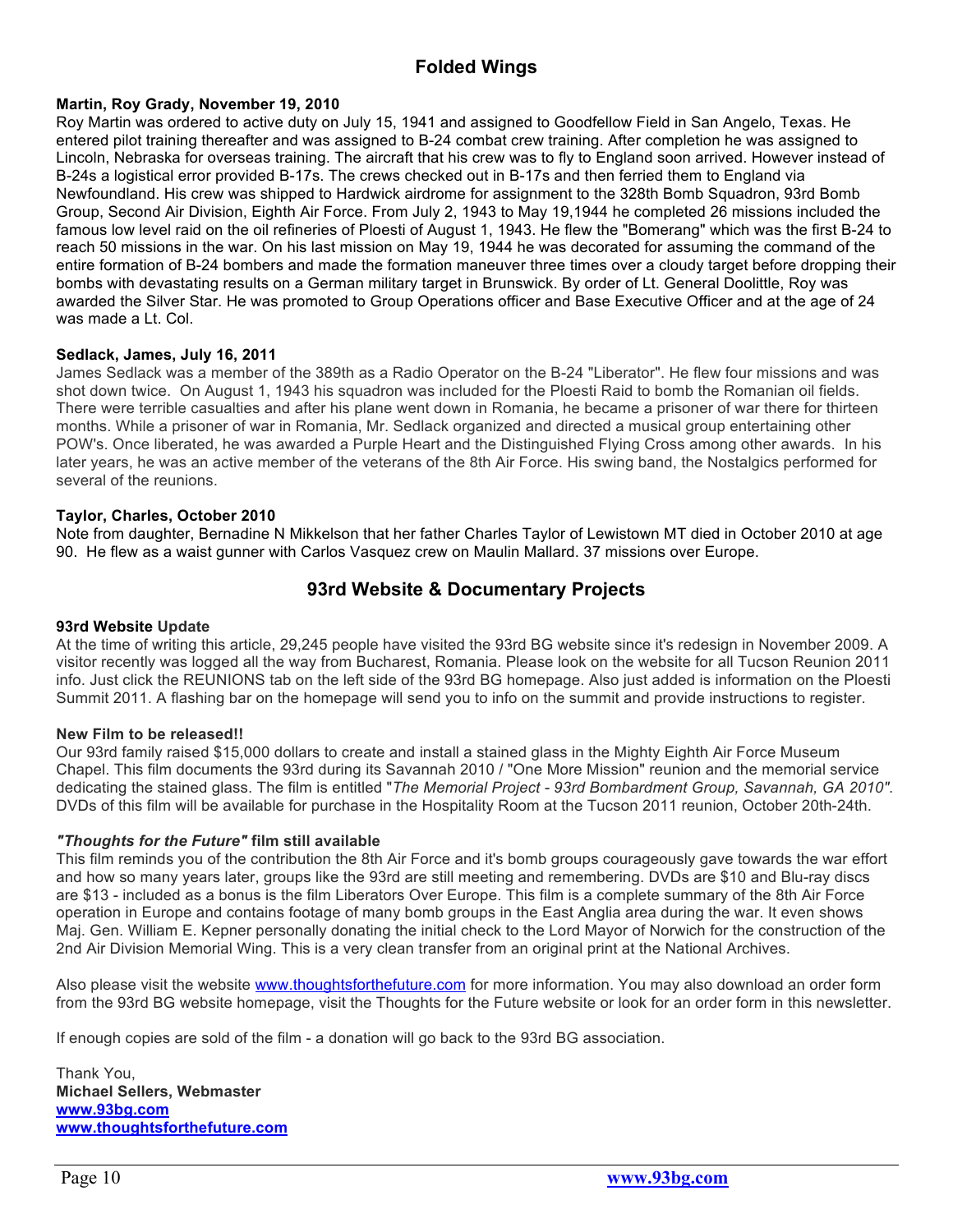Thoughts for the Future This film was shown at the 2010 reunion during the Stained Glass Dedication Dinner. Directed and Edited by Michael Sellers

Juring World War II, allied forces from airbases in England strategically bombed Germany to weaken its grip on Europe. As in the Pacific, the European theatre of war was costly and deadly. The United States military assigned most of the heavy bombing in Europe to the 8th Air Force. Bombing of German targets eventually allowed Allied troops on the ground to break through German defenses to help win the war. Many members of bomb groups still. meet today at reunions set up across the country some  $65+$ years later. This film follows one such group, the 93rd **Bomb Group.** 

A donation will be made to the 93rd Bomb Group if overall demand is large enough.

| Thoughts for the Future<br>a film by Michael Sellers                       | Shown at the dedication dinner!                                          | <b>ORDER FORM</b>    |
|----------------------------------------------------------------------------|--------------------------------------------------------------------------|----------------------|
| NAME                                                                       |                                                                          | EMAIL                |
| STREET ADDRESS                                                             |                                                                          | PHONE                |
| <b>CITY</b>                                                                | <b>STATE</b>                                                             | ZIP                  |
|                                                                            | Please send this order form with check or money order to:                |                      |
| <b>Michael Sellers</b><br>565 Carroll St.<br>Apt. #4<br>Brooklyn, NY 11215 | In the white boxes fill in quantity for desired format<br>DVD(\$10 each) | Blu-RayHD(\$13 each) |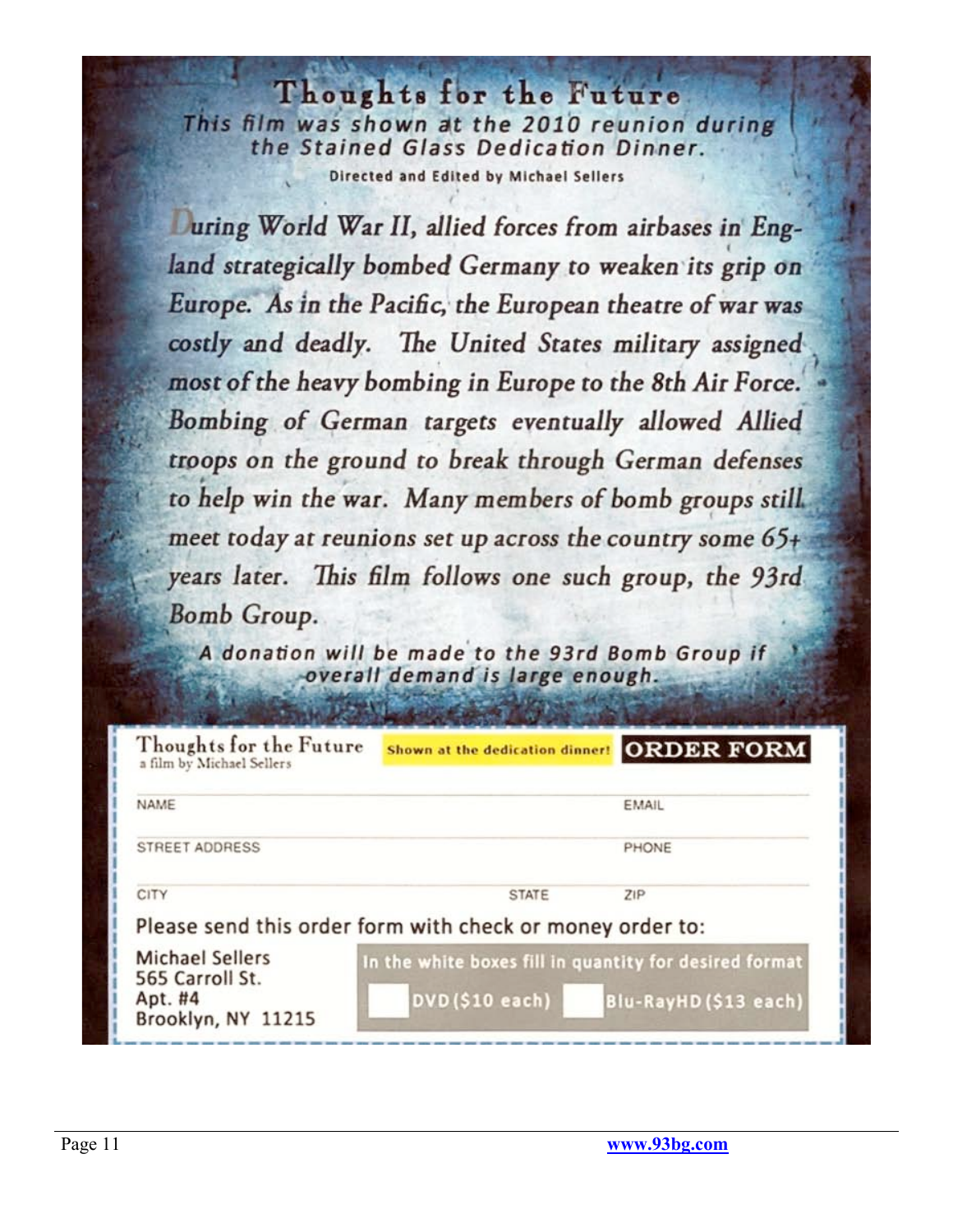## **Membership Corner**

## **Congratulations to Mr. and Mrs. Robert Stahl!**



## **Lucky Ears: The True Story of Ben Kuroki, World War II Hero**

#### **ATTENTION!!**

A limited number of "Lucky Ears," the Junior Biography book of Ben Kuroki, will be available for purchase \$10.00 each) at the PX of the forthcoming 93rd Reunion in Tucson. AZ .

The books are 1st edition and autographed by both Jean Lukesh, the author, and Ben Kuroki. The arrangement was made possible by Joe Duran.

Ben is donating the books and all proceeds will go to the 93rd's Association. Kuroki said "This is a gesture of gratitude for my favorite bomb group that made my story possible and authentic."

On May 23,2011, the Independent Publisher Book Awards held an awards gala in New York and "Lucky Ear's" author Jean Lukesh received the "IPPY" Bronze Medal for Multicultural Non-Fiction Juvenile-Teen Young Adult category. There were more than 3,000 entries, 69 categories, from U.S., Canada, 7 European countries, New Zealand and Australia.

Dr. Lukesh and her husband, Ron, a professional illustrator, are currently working on an adult version biography book of Kuroki. Lukesh confirms the adult version will be different and hard-hitting, which she felt young readers may not have comprehended.

Note from Phyllis Duran:

This book is so well written my 3rd grade grandson Chris read it in 2 days. He couldn't put it down and found it fascinating. When he'd finished he had lot lots of questions for his Grandpa and I. Not only about our dear friend Ben Kuroki but about what role the 93rd Bomb Group had during WWII. Some great life lessons in this book.

My Daughter Hope, purchased two, one for the class room she works in the other for her school's Library in Ventura,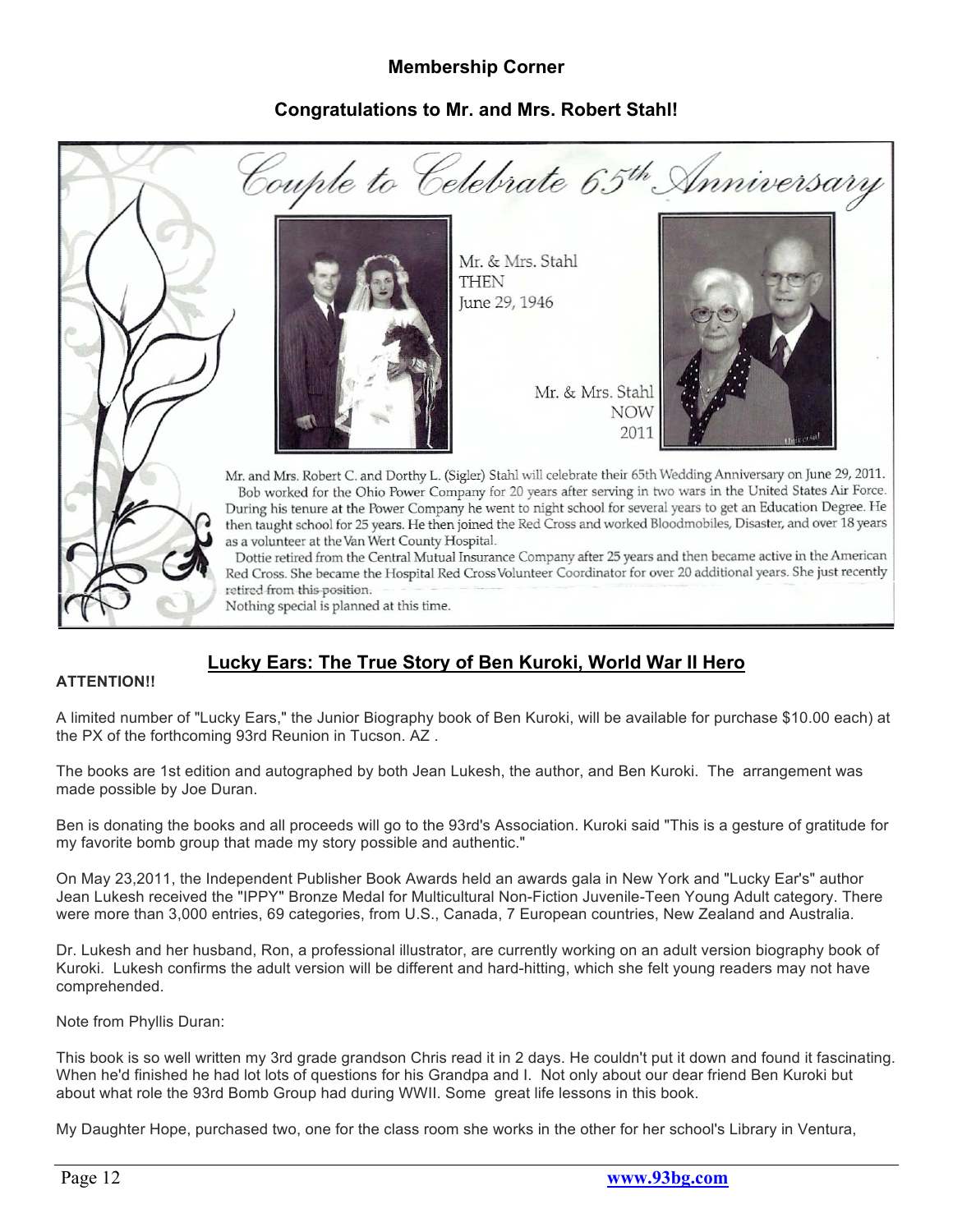California. I plan on doing the same, one for the area elementary school and one for our Public Library in Santa Paula. They would also make wonderful gift for your grand-kids. Christmas is just right around the corner.

Please remember those books purchased after the Reunion will be subject to a shipping and handling fee of \$3.50.

## **Membership Report**

We continue to receive inquiries about membership and connections to our veterans, even those who have taken that final flight. It is very exciting to receive new "gift" membership for family members from existing members. Every so often, one of our members also buys a membership for a vet who may be down a little. Thank you! Thank you! Thank you! **What a really great membership we have in the 93rd!**

Going forward, we will offer "gift" memberships for veteran's children, grand or great-grand children, nieces and nephews for just \$20 for the initial year. Memberships purchased beginning 10/1/2011 will be a 2012 membership. If you send me the membership application by the end of October, we will include the final 2011 *Ball Of Fire* newsletter. SIGN UP YOUR FAMILY OR A FRIEND. KEEP YOUR LEGACY ALIVE ABOUT THE SACRIFICES MADE FOR THIS GREAT COUNTRY SO WE DO NOT FORGET.

#### **New Members Roll Call**

We welcome the following new members into the 93<sup>rd</sup> Bomb Group Association Family!!!

| Member (Vets are in Bold & **)                                                                                                                        | Connection to 93 <sup>rd</sup> BG                                                                                               |
|-------------------------------------------------------------------------------------------------------------------------------------------------------|---------------------------------------------------------------------------------------------------------------------------------|
| R. Jon West                                                                                                                                           | Uncle Capt Robert Shannon on "Hot Stuff", 25 missions,<br>KIA when B-24 hit mountain in Iceland carrying Gen. Frank<br>Andrews. |
| <b>Channing "Bud" Winnett** and Charla Winnett</b>                                                                                                    | S/sgt $330^{th}$ BS of $93^{rd}$ Bomb Wing 1951-54 at Castle AFB,<br>Eng. Mech., Flew with Col. English                         |
| Dee Friesen, Lt. Col. USAF retired<br>the contract of the contract of the contract of the contract of the contract of the contract of the contract of | A former F-4 Phantom pilot                                                                                                      |

If you have joined the  $93^{\text{rd}}$  in the past 4 months and your name is not listed above, let Jim Guddal know at jguddal@yahoo.com or send me a note at P O Box 47336 Plymouth, MN 55447.

## **Letters to the Editor**

Date: Sat, 6 Aug 2011 17:19:59 -0500 Steve Stanowich who was a commander in 1946. I also Subject: 93 BG Request found the related government links so I will additionally From: tanya.lippincott@gmail.com try those links as well. To: joyridecp@msn.com Thank-you for your assistance! Good Afternoon, Tanya Lippincott I am looking for information on my Great Uncle CWO From: emlofgren@comcast.net My uncle, Capt. Maurice Lofgren, was assigned to the Subject: Capt. Maurice Lofgren 330th squadron. I am looking for a plane crew Date: Thu, 11 Aug 2011 10:23:35 -0700 photo,1942-1943. Thanks for your response. Eric To: joyridecp@msn.com Lofgren emlofgren@comcast.net I am looking for information on SSGT. Arthur M. Holden From: jillj@arvig.net (Holen), from Louisburg, Minnesota, who served with the To: joyridecp@msn.com  $93<sup>rd</sup>$  BG and was KIA 8-1-43. I would like to know where Subject: 93 BG Date: Thu, 11 Aug 2011 14:59:24 -0500 he was killed and any other information about his unit. Thank you. Sincerely, Jill Johnson, Park Rapids, Hello, Minnesota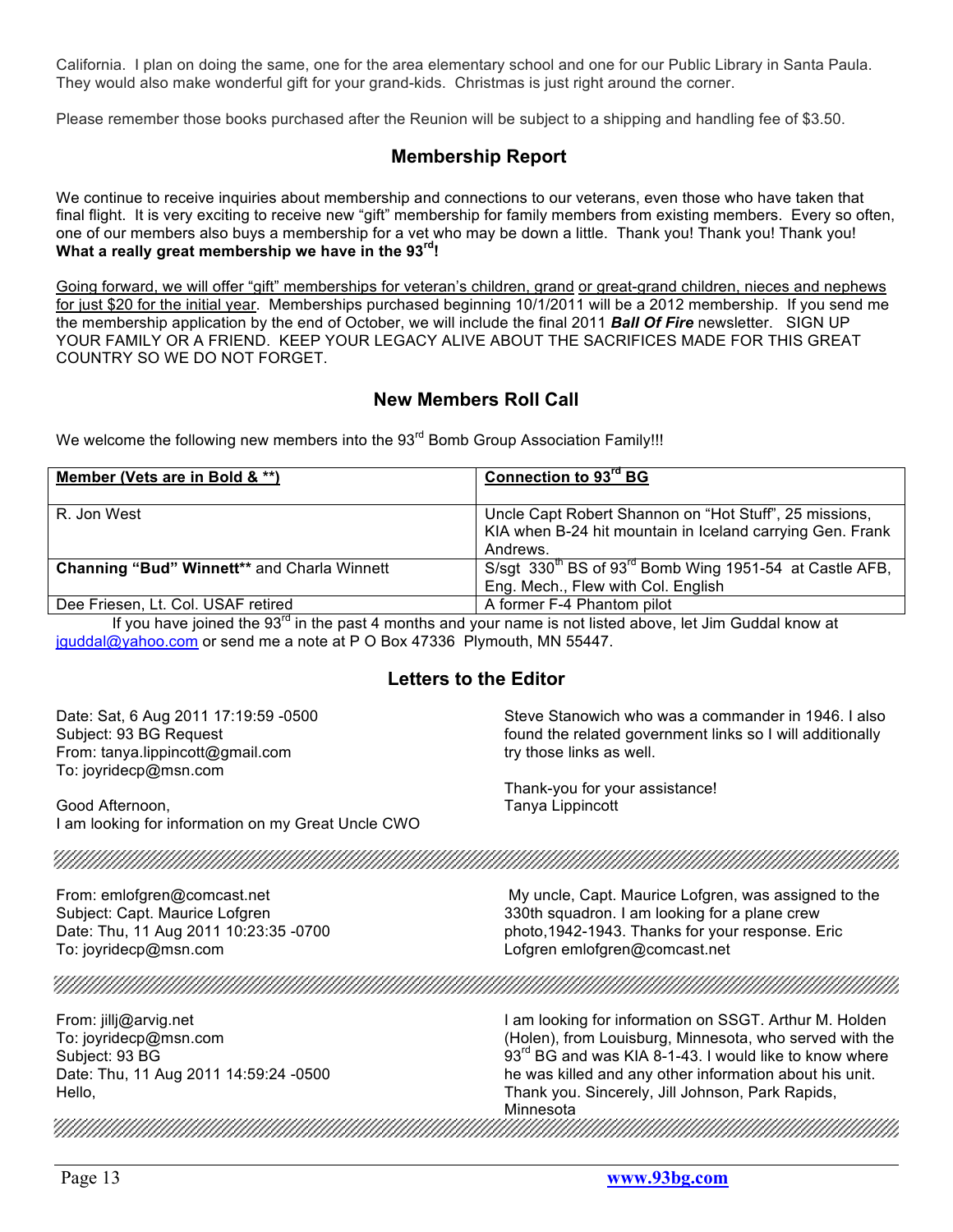## **POST EXCHANGE (PX)**

The **PX** is looking into stocking squadron patches. Let me know if this is an item you would like to buy. Caps and Sun Catchers continue to sell. Don't forget, we have a jigsaw puzzle of Ploesti Mission B-24 Ball of Fire III, white and blue visors and a few coffee mugs. **Once the mugs are gone, we will not restock them.** See the color illustrations and Order Instructions at the end of this BOF.

Submitted by Jim Guddal, PX Mgr jquddal@yahoo.com









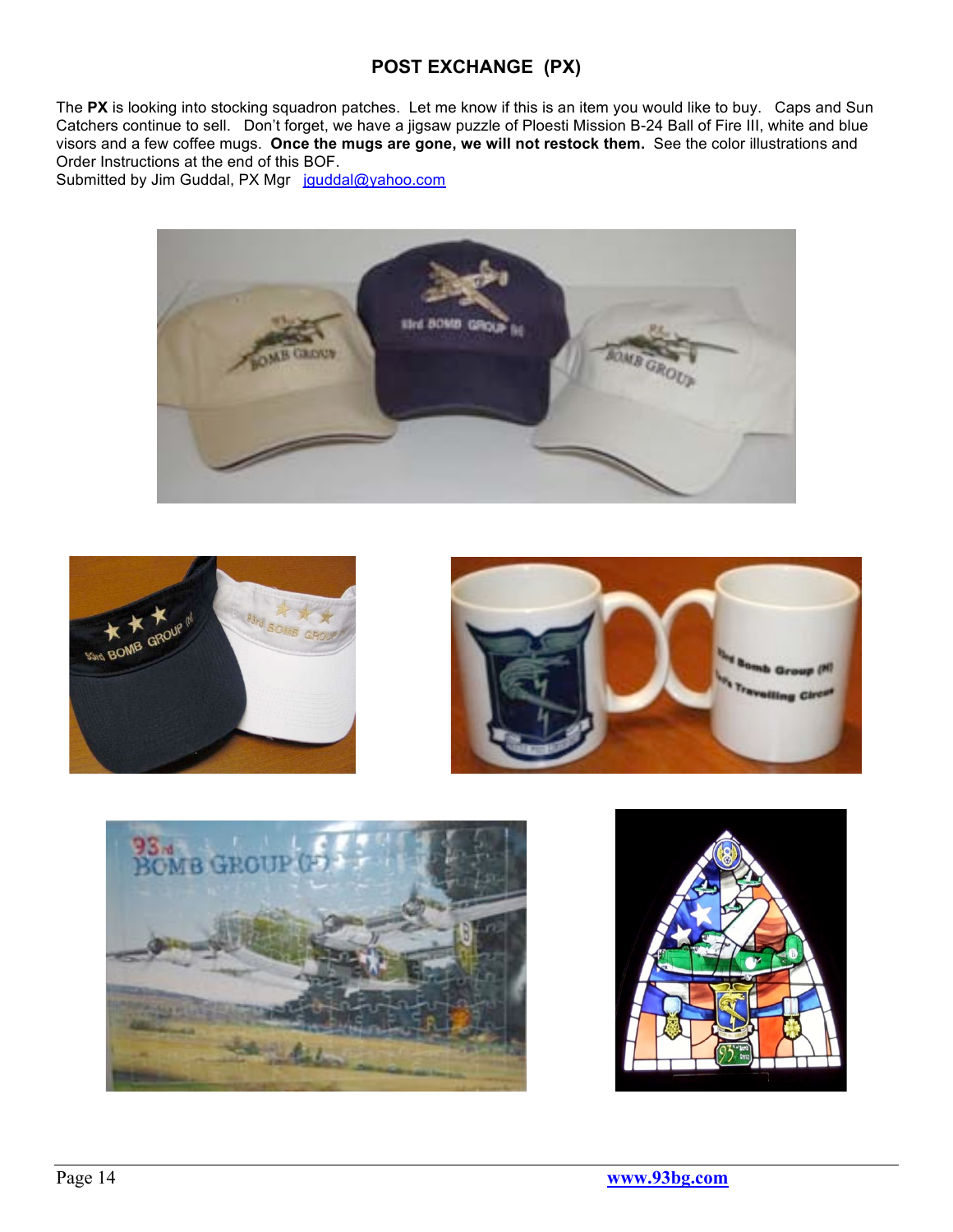## **Your Post Exchange (PX)**

| $Q$ ty 1                                                                        | $Q$ ty 2                                                                                                                                                                                                                                           |
|---------------------------------------------------------------------------------|----------------------------------------------------------------------------------------------------------------------------------------------------------------------------------------------------------------------------------------------------|
|                                                                                 |                                                                                                                                                                                                                                                    |
|                                                                                 |                                                                                                                                                                                                                                                    |
|                                                                                 |                                                                                                                                                                                                                                                    |
|                                                                                 | \$45                                                                                                                                                                                                                                               |
|                                                                                 | \$35                                                                                                                                                                                                                                               |
|                                                                                 |                                                                                                                                                                                                                                                    |
|                                                                                 |                                                                                                                                                                                                                                                    |
|                                                                                 |                                                                                                                                                                                                                                                    |
| \$16                                                                            | 28                                                                                                                                                                                                                                                 |
|                                                                                 |                                                                                                                                                                                                                                                    |
|                                                                                 |                                                                                                                                                                                                                                                    |
| \$15                                                                            | \$28                                                                                                                                                                                                                                               |
|                                                                                 |                                                                                                                                                                                                                                                    |
|                                                                                 |                                                                                                                                                                                                                                                    |
|                                                                                 |                                                                                                                                                                                                                                                    |
| \$24                                                                            | \$45                                                                                                                                                                                                                                               |
|                                                                                 |                                                                                                                                                                                                                                                    |
|                                                                                 |                                                                                                                                                                                                                                                    |
|                                                                                 |                                                                                                                                                                                                                                                    |
|                                                                                 |                                                                                                                                                                                                                                                    |
|                                                                                 | \$27                                                                                                                                                                                                                                               |
|                                                                                 |                                                                                                                                                                                                                                                    |
| \$69.95                                                                         | \$134.95                                                                                                                                                                                                                                           |
| Ploesti by Cal Stewart and James Dugan (See 93 <sup>rd</sup> Web site & Amazon) |                                                                                                                                                                                                                                                    |
| \$25.95                                                                         | \$47.95                                                                                                                                                                                                                                            |
|                                                                                 | Lucky Ears The True Story of BEN KUROKI (\$9.99 available at Amazon and Barnes and Noble)                                                                                                                                                          |
|                                                                                 |                                                                                                                                                                                                                                                    |
| All product prices include handling and shipping charges.                       |                                                                                                                                                                                                                                                    |
|                                                                                 | Pay by check or money order with Coupon below to the 93 <sup>rd</sup> BG. Pay by Paypal on 93BG website by using the Donation<br>Tab in the Membership Section. Then mail or fax the Coupon to PX Mgr Jim Guddal to complete the order. Thank you! |
| $Qtv$ X Price each = \$ Total                                                   |                                                                                                                                                                                                                                                    |
|                                                                                 |                                                                                                                                                                                                                                                    |
|                                                                                 |                                                                                                                                                                                                                                                    |
|                                                                                 | \$24<br>\$19<br>\$14                                                                                                                                                                                                                               |

Grand Total \_\_\_\_\_\_\_\_\_\_

Mail orders to: Jim Guddal, 93<sup>rd</sup> BG PX, P O Box 47336 Plymouth MN 55447 Or, Fax your order to: 763.694.9065

4.